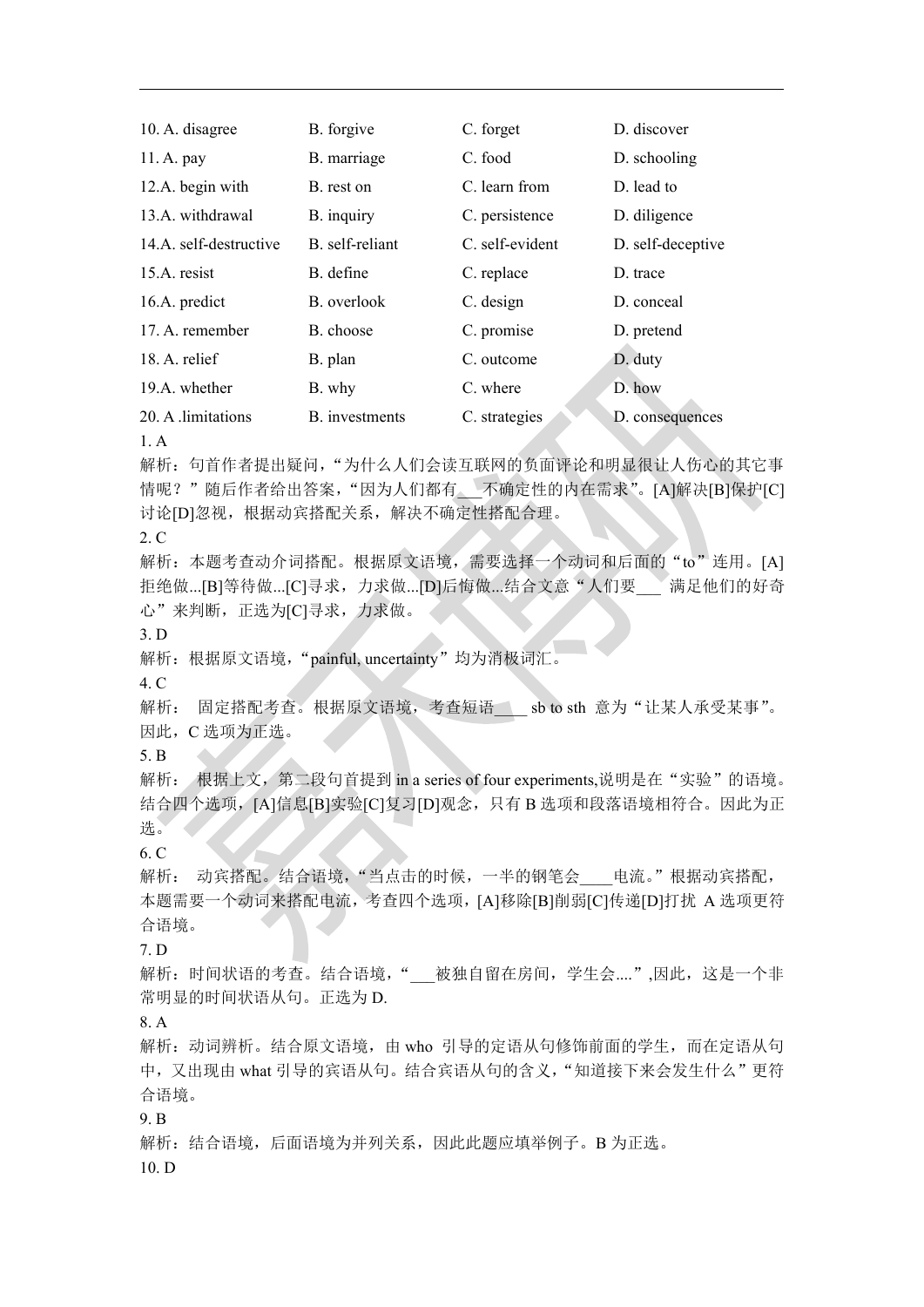解析:Discover 与上文中的 Curiosity 相对应。 11 C 解析: 本词与后文的 Basic drives 的详细说明。与 shelter 一样都属于人类的基本需求。 12 D 解析: 破折号的内容是对前文 instinct 的解释。说明这种本能能够促进新的科学发展, 属于 因果关系。 13. B 解析:跟前文的 drives 相对应。 14. A 解析: 本题与前文的 backfire 相对应, 都属于贬义词。 15. A 解析: 从后文的试验中, 参与者应该被鼓励参与, 因此跟前文的坚持相对应。 16. A 解析: 通过后文的 after 能看出这个事情并没有发生, 因此填预测 17. B 解析:动宾搭配。  $18 \cdot C$ 解析:of 引导的后置定语。由一个人的好奇心所带来的结果。 19:A 解析:whether 引导宾语从句。  $20: D$ 解析:关联对应,对应 18 题的 outcome.

# **Section** Ⅱ **Reading Comprehension**

### **Part A**

#### **Directions:**

**Read the following four texts. Answer the questions below each text by choosing A, B, C or D. Mark your answers on the ANSWER SHEET.** (**40 points**)

Text 1

It is curious that Stephen Koziatek feels almost as though he has to justify his efforts to give his students a better future.

Mr. Koziatek is part of something pioneering. He is a teacher at a New Hampshire high school where learning is not something of books and tests and mechanical memorization, but practical. When did it become accepted wisdom that students should be able to name the 13th president of the United States but be utterly overwhelmed by a broken bike chain?

As Koziatek knows, there is learning in just about everything. Nothing is necessarily gained by forcing students to learn geometry at a graffitied desk stuck with generations of discarded chewing gum. They can also learn geometry by assembling a bicycle.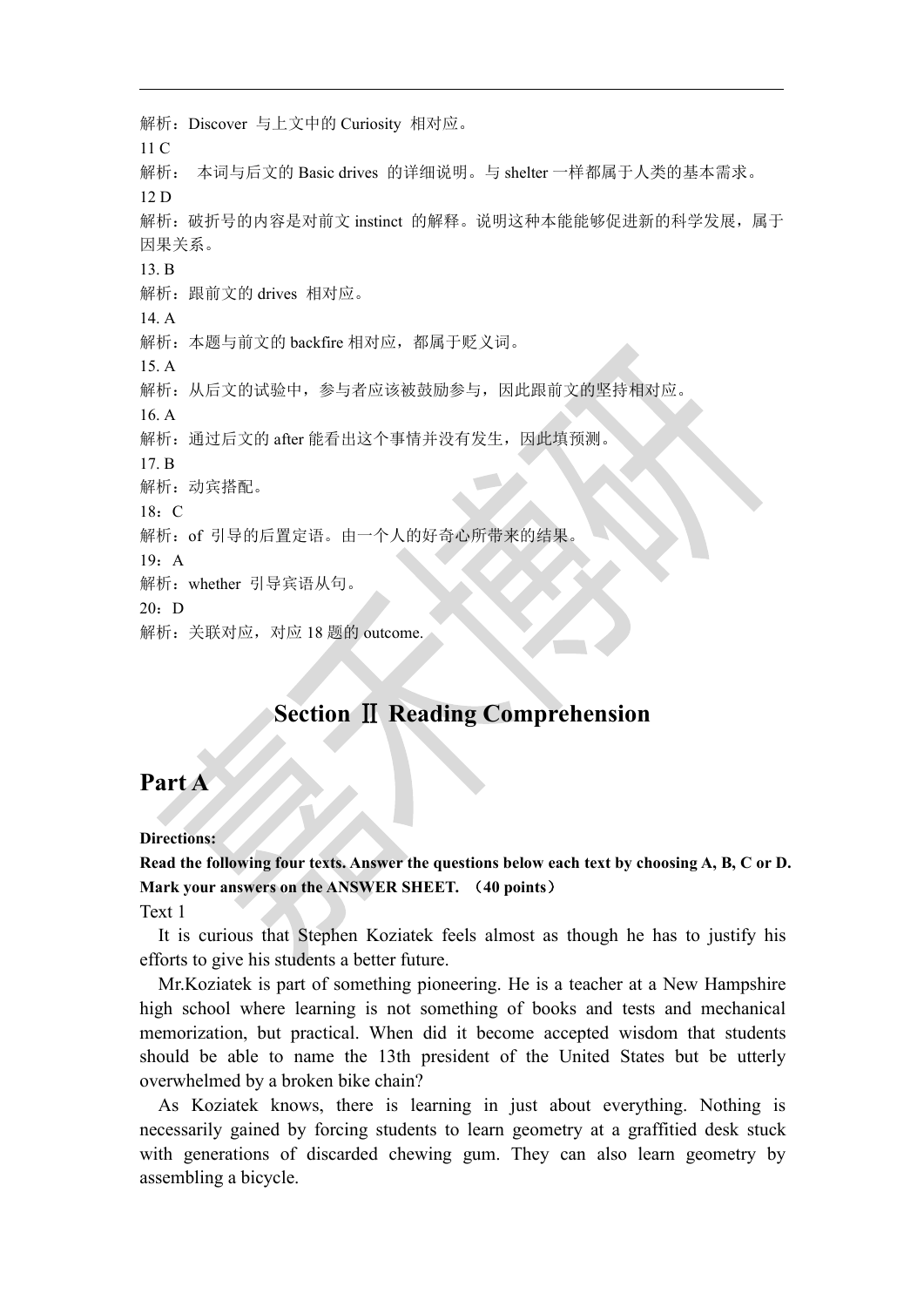But he's also found a kind of insidious prejudice. Working with your hands is seen as almost a mark of inferiority. Schools in the family of vocational education "have that stereotype, that it's for kids who can't make it academically," he says.

On one hand, that viewpoint is a logical product of America's evolution. Manufacturing is not the economic engine that it once was. The job security that the US economy once offered to high school graduates has largely evaporated. More education is the new principle. We want more for our kids, and rigitfully so.

But the headlong push into bachelor's degrees for all -and the subtle devaluing of anything less-misses an important point: That's not the only thing the American economy needs. Yes, a bachelor's degree opens more doors. But even now, 54 percent of the jobs in the country are middle-skill jobs, such as construction and high-skill manufacturing. But only 44 percent of workers are adequately trained.

In other words, at a time when the working class has turned the country on its political head, frustrated that the opportunity that once defined America is vanishing, one obvious solution is staring us in the face. There is a gap in working-class jobs, but the workers who need those jobs most aren't equipped to do them. Koziatek's Manchester School of Technology High School is trying to fill that gap.

Koziatek's school is a wake-up call. When education becomes one-size-fits-all, it risks overlooking a nation's diversity of gifts.

21. A broken bike chain is mentioned to show students' lack of\_\_\_\_\_\_.

A. mechanical memorization

B. academic training

- C. practical ability
- D. pioneering spirit

22. There exists the prejudice that vocational education is for kids who

A. are financially disadvantaged

B. are not academically successful

C. have a stereotyped mind

D. have no career motivation

23. We can infer from Paragraph 5 that high school graduates\_\_\_\_\_\_.

A. are entitled to more "educational privileges

- B. are reluctant to work in manufacturing
- C .used to have more job opportunities

D. used to have big financial concerns

24. The headlong push into bachelor's degrees for all\_\_\_\_\_.

A. helps create a lot of middle-skill jobs

B. may narrow the gap inworking-class jobs

C. is expected to yield a better-trained workforce

D. indicates the overvaluing of higher education

25. The author's attitude toward Koziatek's school can be described as\_\_\_\_\_.

A. supportive

B. disappointed

- C. tolerant
- D. cautious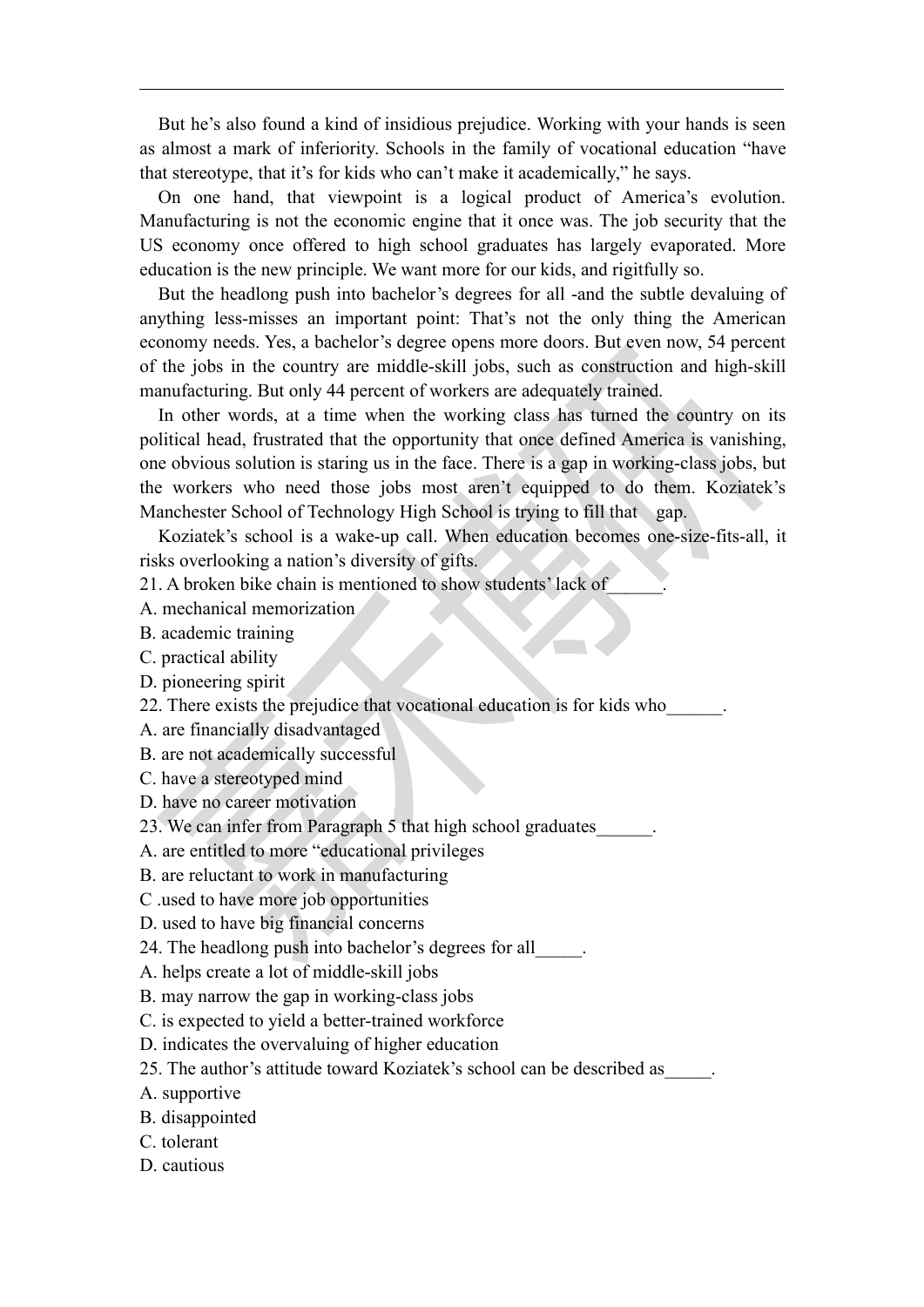21. 答案 C practical ability

这是一道细节题,根据题干关键词可定位至第二段最后一句话,意思是"什么时候这种观点变得 可接受了呢?学生应该能够说出美国第十三任总统的名字,但是却完全对坏了的自行车链束手无 策"。从作者使用问句的形式就可判断出作者并不接受这种观点,即学生只学会书本上的知识而不具 备实际能力。再结合上一句话即本段第二句话, Mr Koziatek 是 New Hampshire 高中的一名老师, 在 这所学校,学习不只是书本上的知识,或者是为了考试,也不是为了机械化的记忆,而是为了实际的 技能。能看出,作者认为学生们缺少的是实际技能,所以答案是 C practical ability.

22. 答案 B are not academically successful

这是一道具体细节题,根据题干关键词职业教育对孩子存在的偏见可定位至第四段最后一句,意 思是"在很多职业化教育的学校中,有这样一种老套的思想,那就是,职业教育是针对那些在学术上 不能成功的那些孩子的。"根据这句话可确定答案就是 B are not academically successful 。其 他选项均不符合文意。

23.答案 C used to have more job opportunities

这是一道细节推断题,根据题干第五段和 high school graduates 回到原文定位致第五段第三 句,说到美国经济曾经提供给高中毕业生的那种 the job security 已经在很大程度上 evaporated 也 就是消失了,那说明过去的时候高中毕业生是有职业安全感的,故选 C,其他选项都不在定位处,可 以排除。

24.答案 D indicate the overvaluing of higher education

这是一道事实细节题,根据题干内容"the headlong push"找到出处是第六段开头 But 后,发 现后面还有一个 and... 和其并列, 所以主要关注对这两部分的评价, 后面有明显的标点: 冒号出现, 冒号后说 that is not the only thing the American economy needs. 可以看出这句话对前面的否 定,选项中只有 D 选项动词 overvalue 是负面词,而且提到主题词 education。故选 D。这道题最适 合用感情色彩来排除与 D 相反的其他三个选项。

25.答案 A supportive

这是一道态度题,放在最末的态度题更倾向于到最后一段找答案。通过定位词 Koziatek's school 看到最后一段也确实提到了, 说它是一个 wake-up call。也就是在唤醒人们教育不应该是统 一的形式,这样会 overlooking a nation's diversity of gifts,也就是忽视人才的差异性。所 以可以看出作者是支持的态度。

#### **Text2**

While fossil fuels- coal, oil, gas- still generate roughly 85 percent of the world's energy supply, it's clearer than ever that the future belongs to renewable sources such as wind and solar. The move to renewables is picking up momentum around the world: They now account for more than half of new power sources going on line.

Some growth stems from a commitment by governments and farsighted Business to fund cleaner energy sources. But increasingly the stories about the plummeting prices of renewables, especially wind and solar. The cost of solar panels has dropped by 80 percent and the cost of wind turbines by close to one-third in the past eight years.

In many parts of the world renewable energy is already a principal energy source. In Scotland, for example, wind turbines provide enough electricity to power 95 percent of homes. While the rest of the world takes the lead, notably China and Europe, the United States is also seeing a remarkable shift. In March, for the first time, wind and solar power accounted for more than 10 percent of the power generated in the US ,reported the US Energy Information Administration.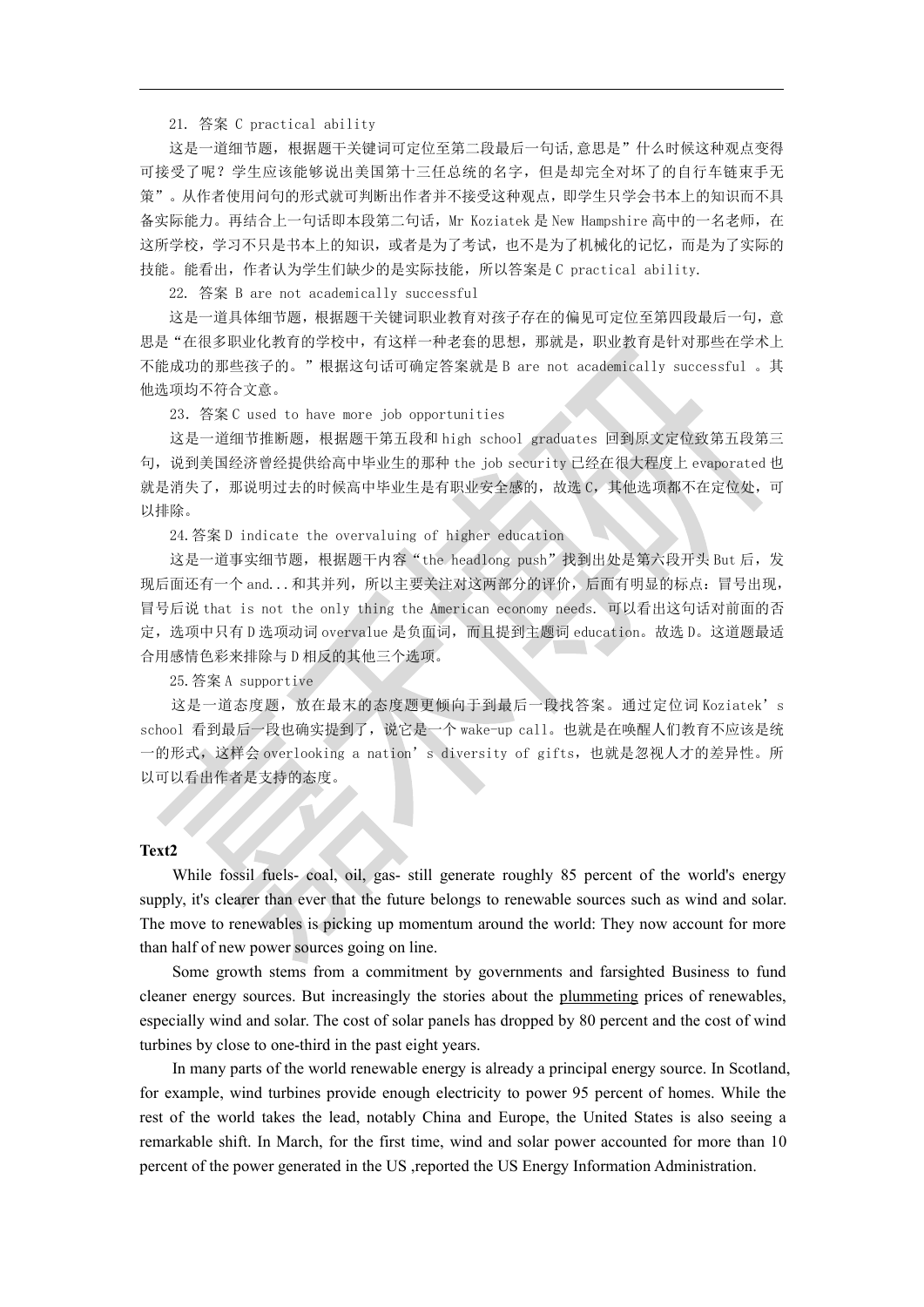President Trump has underlined fossil fuels - especially coal - as the path to economic growth. In a recent speech in Iowa, he dismissed wind power as an unreliable energy source, But that message did not play well with many in Iowa, where wind turbines dot the fields and provide 36 percent of the state's electricity generation - and where tech giants like Microsoft are being attracted by the availability of clean energy to power their data centers.

The question "what happens when the wind doesn't blow or the sundoesn'tshine?" has provid ed a quick put-down for skeptics. But a boost in the storage-capacity of batteries is making their a bility to keep power flowing around the clock more likely.

The advance is driven in part by vehicle manufacturers, who are placing big betson battery-powered electric vehicles. Although electric cars are still a rarity on roads now, this massive investment could change the picture rapidly in coming years.

While there's a long way to go, the trend lines for renewables are spiking. The pace of change in energy sources appears to be speeding up perhaps: just in time to have a meaningful effect in slowing climate change. What Washington does-or doesn't do- to promote alternative energy may mean less and less a time of a global shift in thought.

26. The word "plummeting"(Line 3,Para.2) is closest in meaning to \_\_\_\_\_\_

- A. stabilizing
- B. changing
- C. falling
- D. rising

27. According to Paragraph 3, the use of renewable energy in America

A. is progressing notably

- B. is as extensive as in Europe
- C. faces many challenges

 $\frac{1}{2}$  . The set of  $\frac{1}{2}$ 

D. has proved to be impractical

28. It can be learned that in Iowa,

- A. wind is a widely used energy source
- B. wind energy has replaced fossil fuels
- C. tech giants are investing in clean energy
- D. there is a shortage of clean energy supply

29. Which of the following is true about clean energy according to Paragraphs 5&6?

- A. Its application has boosted battery storage.
- B. It is commonly used in car manufacturing.
- C. Its continuous supply is becoming a reality.
- D. Its sustainable exploitation will remain difficult.
- 30. It can be inferred from the last paragraph that renewable energy
- A. will bring the US closer to other countries
- B. will accelerate global environmental change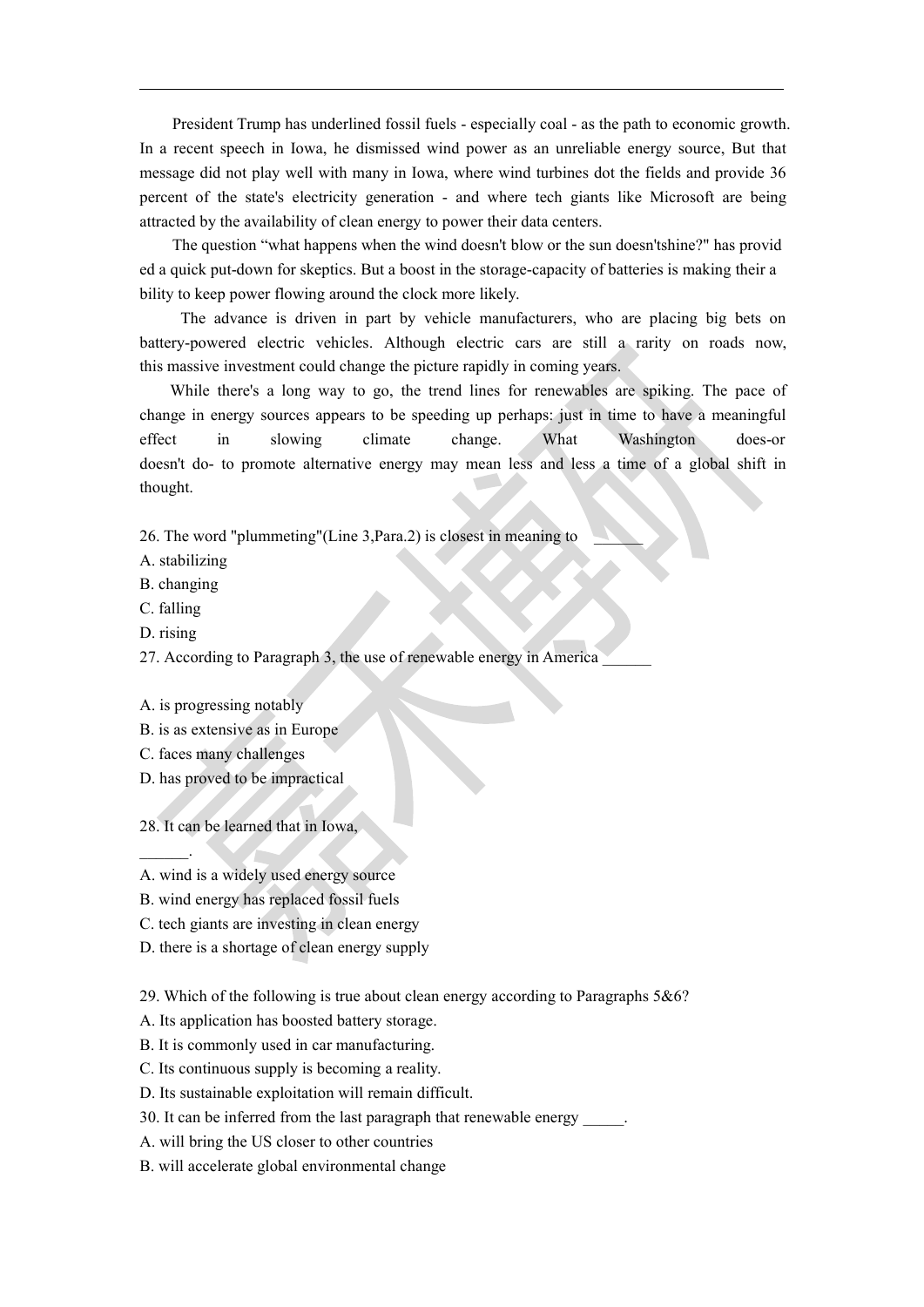#### C. is not really encouraged by the US government

#### D. is not competitive enough with regard to its cost

26.答案 C falling

这是一道词义句意题,要想知道 plummeting 的意思,首先要回到原文找线索,即 plummeting 所在的句子以及上下句,由原文可知,plummeting 所在句子是在说现在例如风能和太阳能这样的可 再生资源的价格的问题,plummeting 是修饰可再生资源的价格的,接着二段最后一句就在用具体数 字来证明可再生资源的成本在下降,如太阳能成本下降了百分之八十,风能也降到三分之一,由此可 知,可再生资源的成本在下降,plummeting 的含义是下降的意思。所以选择 C falling。

27. 答案 A is progressing notably

这是一道具体细节题,根据题干关键词定位至第三段第三句及第四句,意思是"在中国和欧洲等 国家已经领先时,美国也在见证着巨大的改变。根据美国能源信息局报道,三月份,美国首次使用风 能和太阳能产生了超过百分之十以上的能源。"这足以说明在美国,可再生能源的使用正在取得显著 地进步。所以答案是 A。

28. 答案 A wind is a widely used energy source

这是一道细节推断题,根据题干关键词定位至第四段第三句,在爱荷华州,风力涡轮机点缀着这 个州并提供了此州百分之三十六的电能,并且还吸引了像微软这样的科技巨头公司。因此可判断,在 爱荷华州,风能是一种广泛使用的能源。所以答案是 A。

29.答案 C its continuous supply is becoming a reality

这是一道是非细节题,根据题干给出的段落位置,5-6 两段和主题词 clean energy, 回到原文的 第 5-6 段, 这两段都不长, 第五段出现了 But 后讲到电池容量的提升 a boost in the storage, 与 A 选项不符,并不是因果关系,故排除; B 选项说道广泛用在制造业也不符合原文第六段第一句;而 D 选项和原文第六段最后一句是语义相反的,故也排除;正确选项 C 是和这句话语义一致的,也是和全 文主题一致的,故为正确答案。

30.答案 C is not really encouraged by the US government

这是一道细节推断题,题干问"根据最后一段可以推断出来可再生能源怎么了",回到原文最后 一段第一句就表明尽管还有很长一段路要走,可再生能源发展的趋势在增强。后面也提到改变的节奏 在加快, 对 slowing 气候变化有 meaningful effect, 所以可以看出 B 选项 accelerate...是不对的, D 选项中提到的价格不具有竞争力不在本段当中,也应排除。剩下的两个选项都提到了美国,就应该 重点看最后一句,最后一句提到华盛顿政府做或不做什么都 may mean less and less...所以可以看 出美国不应该是和其他国家更近, 排除 A, 所以选 C, 美国不是真正支持可再生能源的。

#### Text 3

The power and ambition of the giants of the digital economy is astonishing —Amazon has just announced the purchase of the upmarket grocery chain Whole Foods for \$13.5bn, but two years ago Facebook paid even more than that to acquire the WhatsApp messaging service, which doesn't have any physical product at all. What WhatsApp offered Facebook was an intricate and finely detailed web of its users' friendships and social lives.

Facebook promised the European commission then that it would not link phone numbers to Facebook identities, but it broke the promise almostas soon as the deal went through. Even without knowing what was in the messages, the knowledge of who sent them and to whom was enormously revealing and still could be. What political journalist, what party whip, would not want to know the makeup of the WhatsApp groups in which Theresa May's enemies are currently plotting? It may be that the value of Whole Foods to Amazon is not so much the 460 shops of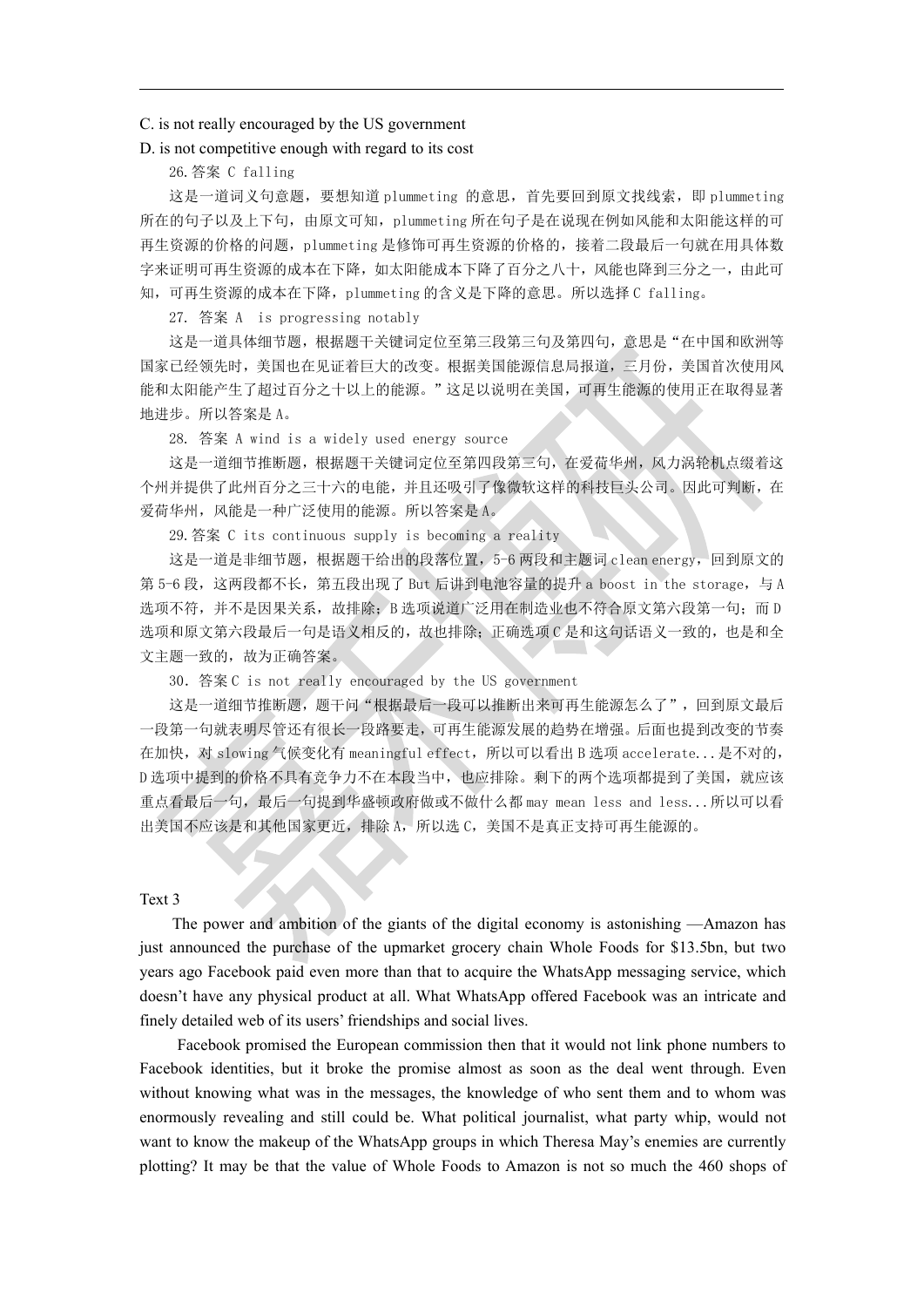owns, but the records of which customers have purchased what.

Competition law appears to be the only way to address these imbalances of power. But it is clumsy. For one thing, it is very slow compared to the pace of change within the digital economy. By the time a problem has been addressed and remedied it may have vanished in the marketplace, to be replaced by new abuses of power. But there is a deeper conceptual problem, too. Competition law as presently interpreted deals with financial disadvantage to consumers and this is not obvious when the users of these services don't pay for them. The users of their services are not their customers. That would be the people who buy advertising from them — and Facebook and Google, the two virtual giants, dominate digital advertising to the disadvantage of all other media and entertainment companies.

The product they're selling is data, and we, the users, convert our lives to data for the benefit of the digital giants. Just as some ants farm the bugs called aphids for the honeydew they produce whe

- 31. According to Paragraph1, Facebook acquired WhatsApp for its
- A. digital products
- B. user information
- C. physical assets
- D. quality service

32 .Linking phone numbers to Facebook identities may

- A. worsen political disputes
- B. mess up customer records
- C. pose a risk to Facebook users
- D. mislead the European commission
- 33. According to the author, competition law
- A. should serve the new market powers
- B. may worsen the economic imbalance
- C. should not provide just one legal solution
- D. cannot keep pace with the changing market

34. Competition law as presently interpreted can hardly protect Facebook users because

- A. they are no defined as customers
- B. they are not financially reliable
- C. these services are generally digital
- D. the services are paid for by advertisers

35. The ants analogy is used to illustrate

- A. a win-win business model between digital giants
- B. a typical competition pattern among digital giants
- C. the benefits provided for digital giants' customers
- D. the relationship between digital giants and their users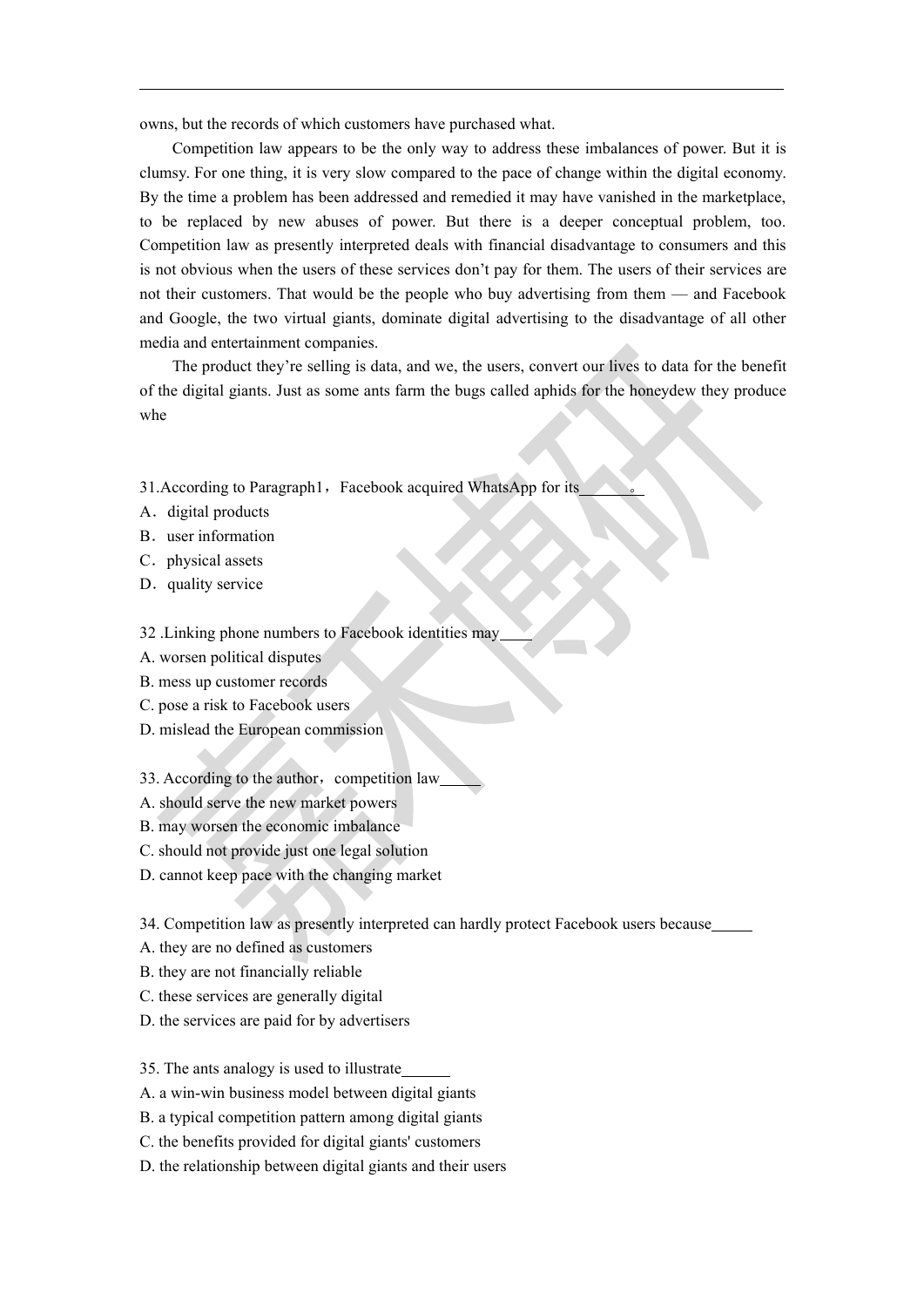#### 31. 答案 「B<sup>1</sup> user information

解析:细节题。根据题干信息定位到第一段第二句。该句提到两年前 Facebook 花了更多的 钱获得了 WhatsApp 的信息服务。接着提到 WhatsApp 提供给 Facebook 的是关于其用户的朋 友圈以及社会生活等具体精炼的信息。由此可知,B 项为正确答案。

#### 32. 答案 [C] pose a risk to Facebook users

解析:细节题。根据题干关键词 linking the phone number 定位第二段第一句。该句提到 Facebook 向欧洲委员会承诺不会把用户的电话号与 Facebook 的身份认证连系到一起, 但是 协议通过之后 Facebook 立马失信。接下来提到"甚至都不清楚信息里面都有什么,也不知 谁发的消息,发送的目的又是什么"。因此,可能会给用户造成风险。因此 C 项符合文意。

#### 33. 答案 [D] cannot keep pace with the changing market

解析: 细节题。根据题干关键词 competition law 定位到第三段第一句。该句指出"竞争法 似乎成为解决这些不平等权力的唯一办法,但是此法案太过笨拙"。下一句提到"一方面, 相比于数据经济变化的速度,此法案发展是非常缓慢的"。由此可知,该法案跟不上当前市 场变化的步伐。因此 D 项为正确答案。

#### 34. 答案  $[D]$  the services are paid for by advertisers.

解析:根据题目中的 because 可确定为因果细节题。题干中的信息出现在第三段后半部分, 是题目中的原词 competition law as presently interpreted, 而原因在其后面的句子。下文写到, the users of their services are not,读到这里的 not,一定要找而是谁。继续读下一句,That would be the people who buy advertising from them…, 与选项对应, 可得出 [D] the services are paid for by advertisers。

#### 35. 答案  $[D]$  the relationship between digital giants and their users.

解析:根据题目中 is used to illustrate 可判断为例证题,要找到 the ants analogy 论据所证明的 论点;论点在论据之前,因此先找到论据 the ants analogy,再找到论据前的论点句。所以本 题定位到最后一段的第一句, The product …is data, and we…convert our lives to data…。此 句中, data 即 digital giants, we 即 users。因此答案为[D] the relationship between digital giants and their users.

#### Text 4

To combat the trap of putting a premium on being busy, Cal Newport, author of Deep Work: Rules for Focused Success in a Distracted World, recommends building a habit of "deep work" the ability to focus without distraction.

There are a number of approaches to mastering the art of deep work - be it lengthy retreats dedicated to a specific task; developing a daily ritual; or taking a "journalistic" approach to seizing moments of deep work when you can throughout the day. Whichever approach, the key is to determine your length of focus time and stick to it.

Newport also recommends "deep scheduling" to combat constant interruptions and get more done in less time. "At any given point, I should have deep work scheduled for roughly the next month. Once on the calendar, I protect this time like I would a doctor's appointment or important meeting," he writes.

Another approach to getting more done in less time is to rethink how you priorities your day-in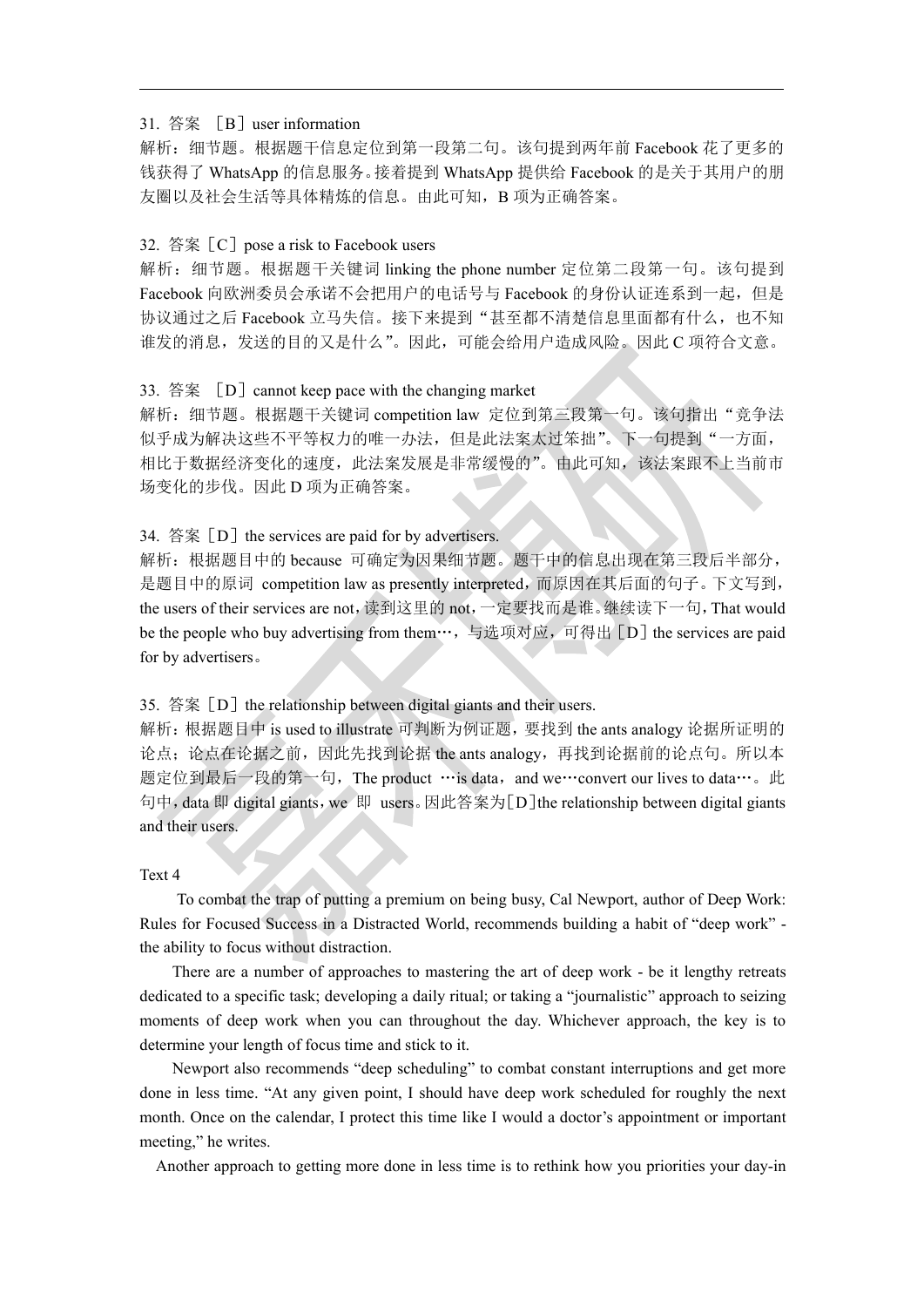particular how we craft our to-do lists. Tim Harford, author of Messy: The Power of Disorder to Transform Our Lives, points to a study in the early 1980s that divided undergraduates into two groups: some were advised to set out monthly goals and study activities; others were told to plan activities and goals in much more detail, day by day.

While the researchers assumed that the well-structured daily plans would be most effective when it come to the execution of tasks, they were wrong: the detailed daily plans demotivated students. Harford argues that inevitable distractions often render the daily to-do list ineffective, while leaving room for improvisation in such a list can reap the best results.

In order to make the most of our focus and energy, we also need to embrace downtime, or as Newport suggests, "be lazy."

"Idleness is not just a vacation, an indulgence or a vice; it is as indispensable to the brain as vitamin D is to the body...[idleness] is ,paradoxically, necessary to getting any work done," he argues.

Srini Pillay, an assistant professor of psychiatry at Harvard Medical School, believes this counterintuitive link between downtime and productivity may be due to the way our brains operate. When our brains switch between being focused and unfocused on a task, they tend to be more efficient.

"What people don't realise is that in order to complete these tasks they need to use both the focus and unfocus circuits in their brain." says Pillay.

36. The key to mastering the art of deep work is to\_\_\_\_\_\_

- A. seize every minute to work
- B. list you immediate tasks
- C. make specific daily plans
- D. Keep to your focus time

37. The study in the early 1980s cited by Harford shows that

- A. students are hardly motivated by monthly goals
- B. detailed plans may not be as fruitful as expected
- C. distractions may actually increase efficiency
- D. daily schedules arc indispensable to studying
- 38. According to Newport, idleness is
- A. a desirable mental state for busy people
- B. a major contributor to physical health
- C. an effective way to save time and energy
- 0. an essential factor in accomplishing any work

39. Pillay believes that our brain's shift between being focused and unfocused \_\_\_\_\_\_

- A. can bring about greater efficiency
- B. can result in psychological well-being
- C. is driven by task urgency
- D is aimed at better balance in work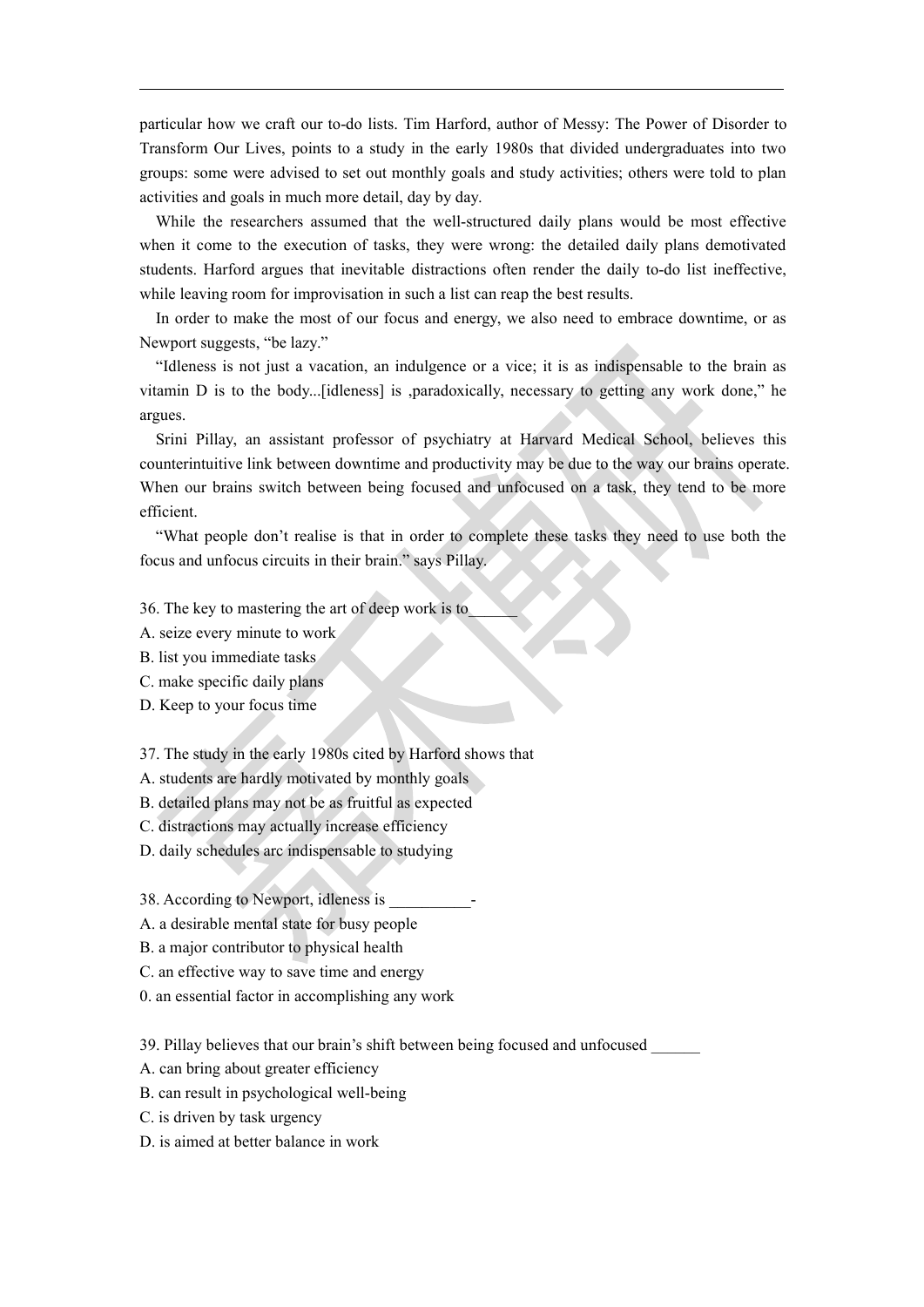40. This text is mainly about\_\_\_\_\_

A. approaches to getting more done in less time

B. Ways to relieve the tension of busy life

C. The key to eliminating distractions

D. The cause of the lack of focus time

#### 36. 答案 [D] keep to your focus time

解析: 细节题。根据题干的 mastering the art of deep work 定位到第二段首句。该句指出"有 很多种掌握深度工作的方法--不论是专注于指定工作时长时间的后退,或者养成惯例,还是 当你一天有闲暇之余采用纪实的方式捕捉深度工作的瞬间"。接着提到"不论是那种方式, 关键在于确定你的专注力时间长度并保持专注"。由此可知,D 项为正确答案。

#### 37. 答案  $[B]$  detailed plans may not be as fruitful as expected

解析:例证题。根据题干时间信息 1980s 以及 Harford 定位到第四段与第五段。第四段 首句指出另一种短时间做更多事情的方法是反思怎么才能优先处理好你的一天-特别是制作 我们待办事项的方法。接着作者举例大学生们分成小组每天做各种详细复杂的任务。第五段 首句用 while 画风一转,表示这种复杂的任务让学生们感到消极,并表示工作中难免会分散 注意力,这将影响日常待办事项的效率。可知,作者用反面例子来论证观点,即复杂的计划 可能没有像期望的那样有效果。故选 B 项。

#### 38. 答案 [D] an essential factor in accomplishing any work.

解析:根据题目 Newport 得出本题目为细节题中的文中人物观点题。根据题干中的 idleness 可定位到倒数第三段,idleness is not,读到这里依然需要看下文,下面提到 it is as…as…, is necessary to getting any work done。再对应选项,可直接选出[D]an essential factor in accomplishing any work。

39. 答案 $[A]$  can bring about greater efficiency.

解析:根据题目中的 Pillay believes 可得出本题目为细节题中的文中人物观点题型。根据题 目中的信息,可以定位到倒数第二段最后一句,明确指出 they tend to be more efficient。然后 对应选项得出「A]can bring about greater efficiency。

#### 40. 答案 $[A]$  approaches to getting more done in less time.

解析:根据题目的 mainly about 可知为文章主旨题,首先可以通过题目的复现内容找与文章 主旨有关的词汇,题目中反复出现了 focus 内容,可判断与人们的注意力有。其次,文章主 旨一般在开篇第一段或第二段会出现,第一段引用 Cal Newport 的观点指出 focus without distraction 话题, 第二段就提到了主题 approaches to mastering thd art of deep work, 此刻主题 已明确,并且第四段有明显的证明 another approach。所以本题选[A]approaches to getting more done in less time。

### **Part B**

### **Directions:**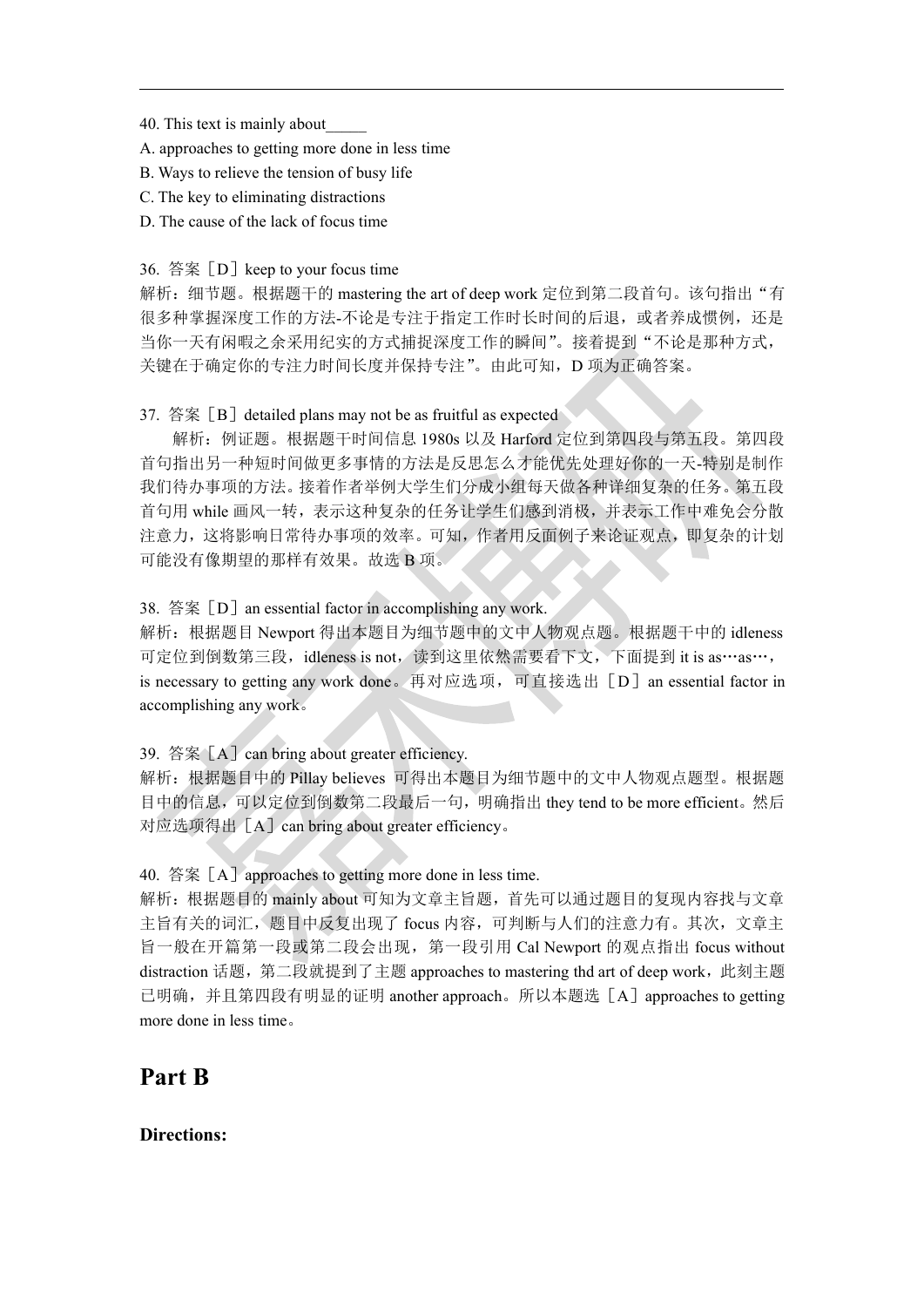**Read the following text and answer the questions by choosing the most suitable subheading from the list A-G for each of the numbered paragraphs(41-45).There are two extra subheadings which you do not need to use. Mark your answers on the ANSWER SHEET.**

A. Be present

B. Just say it

C. Ask for an opinion

D. Find the " me too " s

E. Name, places, things

F. skip the small talk

G. Pay a unique compliment

#### **Five ways to make conversation with anyone**

Conversations are links, which means when you have a conversation with a new person a link gets formed and every conversation you have after that moment will strengthen the link. You meet new people every day: the grocery worker, the cab driver, new people at work or the security guard at the door. Simply starting a conversation with them will form a link. Here are five simple ways that you can make the fit move and start a conversation with strangers.

41.

Suppose you are in a room with someone you don't know and something within you says "I want to talk with this person"-this is something that mostly happens with all of us. You wanted to say something-the first word-but it just won't come out, it feels like it is stuck somewhere. l know the feeling and here is my advice: just get it out. Just think: what is the worst that could happen? They won't talk with you? Well, they are not talking you now! I truly believe that once you get that first word out everything will just flow. I truly believe that once you get that first word out everything else will just flow. So keep it simple "hi", "hey" or "hello"-do the best you can to gather all of the enthusiasm and energy you can, put on a big smile and say "hi".  $42.$   $\blacksquare$ 

It's a problem all of us face; you have limited time with the person that you want to talk with and you want to make this talk memorable. Honestly, if we got stuck in the rut of "hi", "hello"," how are you?" and "what's going on?", you will fail to give the initial jolt to the conversation that can make it so memorable. So don't be afraid to ask more personal questions. Trust me, you'll be surprised to see how much people are willing to share if you just ask.

43. \_\_\_\_\_\_\_\_\_\_\_\_\_\_\_\_\_\_\_\_\_\_\_\_\_\_\_\_\_\_\_\_

When you meet a person for the first time, make an effort to find the things which you and that person have in common so that you can build the conversation from that point. When you start conversation from there and then move outwards, you'll find all of a sudden that the conversation becomes a lot easier.

44. \_\_\_\_\_\_\_\_\_\_\_\_\_\_\_\_\_\_\_\_\_\_\_\_\_\_\_\_\_

Imagine you are pouring your heart out to someone and they are just busy on their phone, and if you ask for their attention you get the response "I can multitask". So when someone tries to communicate with you, just be in that communication wholeheartedly. Make eye contact. Trust me,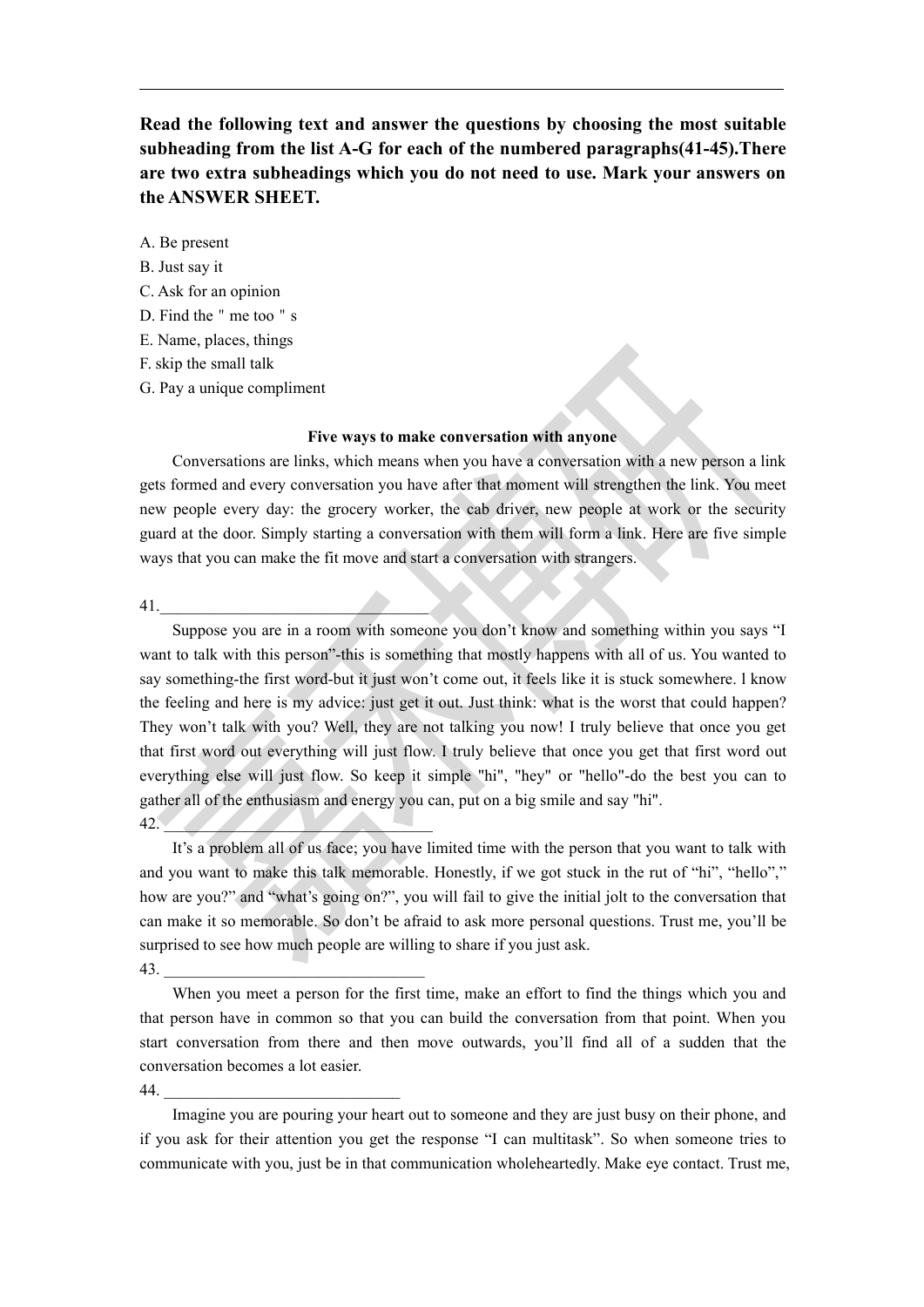eye contact is where all the magic happens. When you make eye contact, you can feel the conversation.

45. \_\_\_\_\_\_\_\_\_\_\_\_\_\_\_\_\_\_\_\_\_

You all came into a conversation where you first met the person, but after some time you may have met again and have forgotten their name. Isn't that awkward! So, remember the little details of the people you met or you talked with; perhaps the places they have been to. the places they want to go, the things they like, the things they hate-whatever you talk about. When you remember such things you can automatically become investor in their well being. So they feel a responsibility to you to keep that relationship going.

That's it. Five amazing ways that you can make conversation with almost anyone. Every person is a really good book to read ,or to have a conversation with!

41.选 B。该小标题需要涵盖三段内容。第一段开始说到你想跟陌生人说话,但是"it just won't come out", 提到说话说不出来, 随后直接出现我的建议"My advice: just get it out", 即去 说。所以选 B: Just say it 去说

42, 选 F。该小标题下第一段第一句话就说了你时间有限"you have limited time",然后说到 如果陷到寒暄当中"hi, hello, how are you, what is going on"会让对话没法令人印象深刻。 下一段"So"表明结论,去问更多个人问题"personal questions",所以选 F: Skip the small talk 跳过寒暄

43.选 D。第一句话就说到了第一次交谈要找到共同点"have in common",从这个共同点"that point"来开展对话"build the conversation", 所以选 D: find the "me too"s 找到共同点 44.选 A。第一段先举例, 说你跟人讲心事时, 别人分心干别的。然后下一段"So"表明结 论,人家跟你沟通,你要全心投入"wholeheartedly"。所以选 A: Be Present, 在现场, 也就 是要专注的意思。

45, 选 E。第一句话就提到了忘记只见过一面的人的名字"name"。"So"后面又提到回忆 地点"places"和好恶的事情"things"等细节, 所以选 E: Name, places, things

# **Section III Translation**

#### **46.Directions**:

### **Translate the following text from English into Chinese. Write your translation on ANSWER SHEET. (15 points)**

A fifth grader gets a homework assignment to select his future career path from a list of occupations. He ticks "astronaut" but quickly adds "scientist" to the list and selects it as well. The boy is convinced that if he reads enough, he can explore as many career paths as he likes. And so he reads—everything from encyclopedias to science fiction novels. He reads so passionately that his parents have to institute a "no reading policy" at the dinner table.

That boy was Bill Gates, and he hasn't stopped reading yet—not even after becoming one of the most successful people on the planet. Nowadays, his reading material has changed from science fiction and reference books: recently, he revealed that he reads at least 50 nonfiction books a year. Gates chooses nonfiction titles because they explain how the world works. "Each book opens up new avenues of knowledge to explore", Gates says.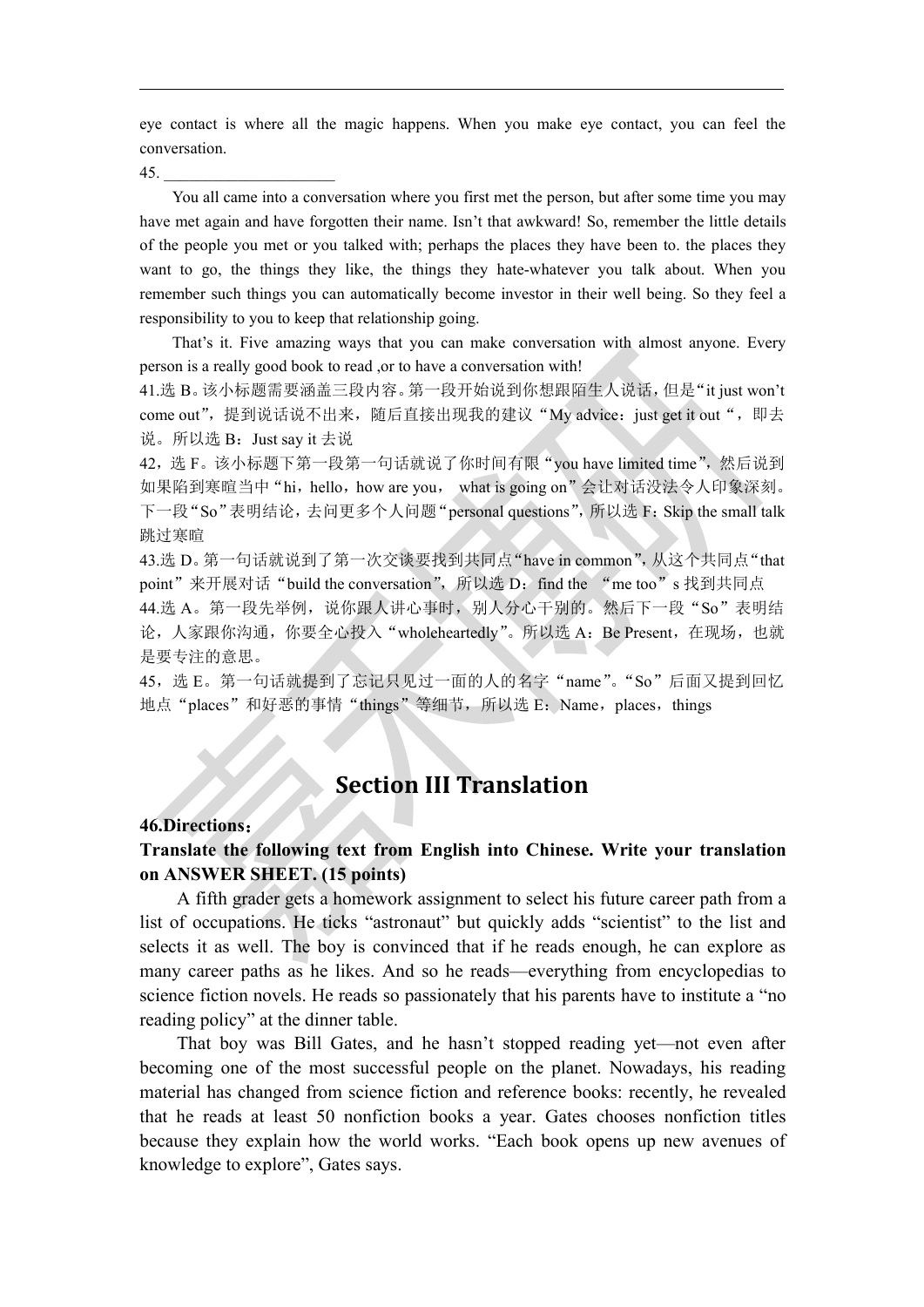【真题译文】:

一个五年级的学生收到一份家庭作业:即从一系列职业中选择自己未来的职 业道路。他勾划了"宇航员",但很快由将"科学家"添加到列表中,并也将其 选中。这个男孩相信,如果他读得足够多,他就可以探索尽可能多的他喜欢的职 业道路。所以他读书广泛——从百科全书到科幻小说。他读得如此投入,以至于 他的父母不得不制定一个: 在餐桌上的"不读书政策"。

那个男孩就是比尔盖茨,他没有停止阅读,甚至在他成为这个星球上最成功 的人士之一后,仍旧没有停下来。现在,他的阅读材料已经不再是科幻小说和工 具书了: 最近据他所说, 他一年内至少读了 50 本非科幻小说。比尔盖茨选择非 科幻小说类书籍,是因为这类书籍解释了世界是如何运作的。"每本书都开辟了 新的知识探索渠道。"盖茨说。

# Section IV Writing

# **Part A**

47.

Directions:

Suppose you have to cancel your travel plan and will not be able to visit Professor Smith. Write him an email to

1) Apologize and explain the situation, and

2) Suggest a future meeting

You should write neatly on the ANWSER SHEET.

Do not sign you own name at the end of the letter, use "Li Ming " instead.

Do not write the address. (10 points)

Dear Prof.Smith,

I am sorry to tell you that I have to cancel my travel plan to yourcity for some reasons,thus I am afraid that I couldn't visit you according to the due course.So I am writing for the purpose of e xtending my sincere apology to you.

Actually,  $I$  miss you very much, but I received a notice suddenly that I have to attend an exam if I would love to apply for an opportunity for further study abroad.Nevertheless I haven't prepared for it very well Hence I have to spend more time and energy on it.

Please accept my heartfelt apology again! I am really sorry for any inconvenience I caused. A nd I am honorable to ask if I could make another appointment with you.I am looking forward to y our response at your earliest convenience. Regards !

> Yours faithfully, Li Ming